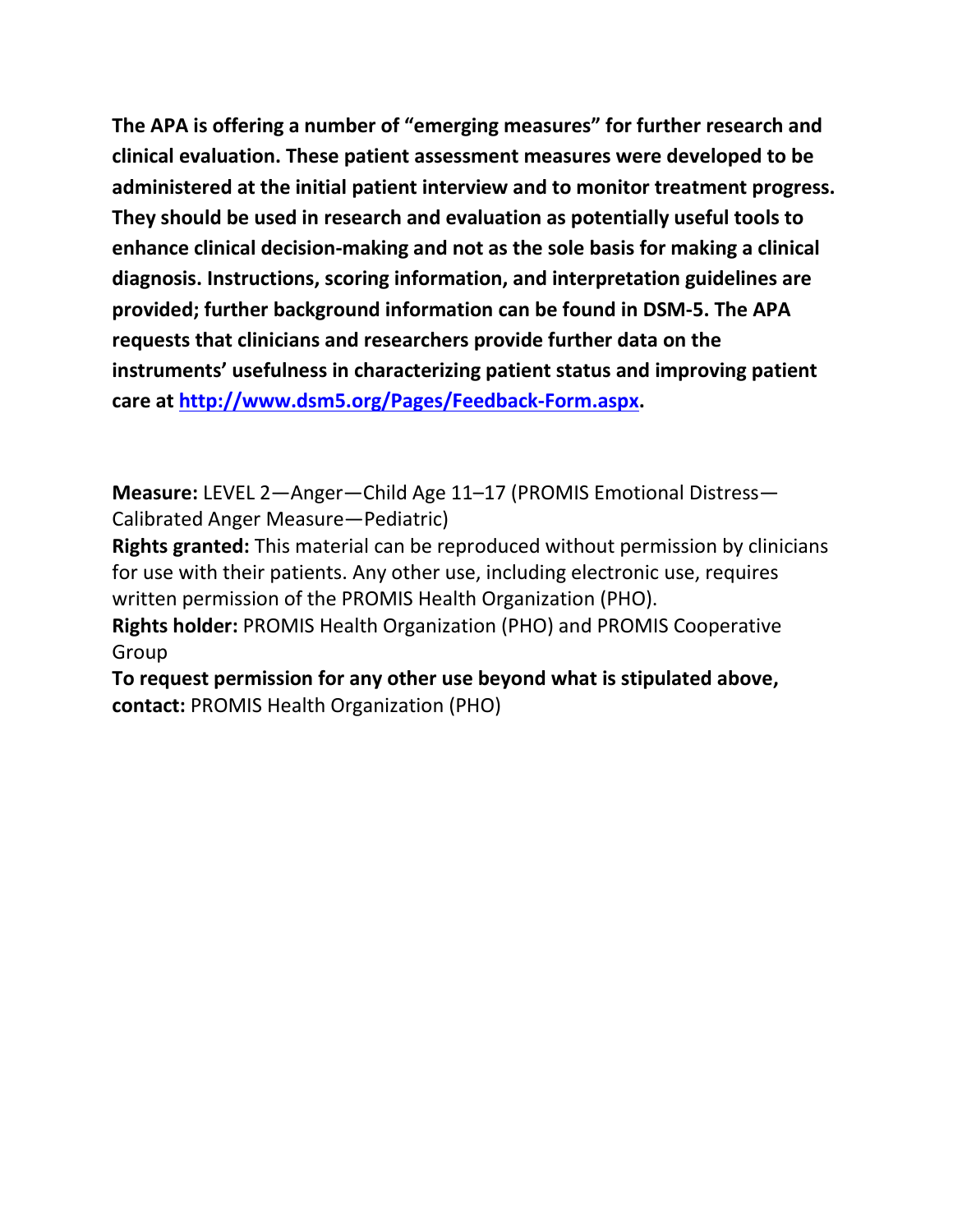## **LEVEL 2—Anger—Child Age 11–17\***

\* PROMIS Emotional Distress—Calibrated Anger Measure—Pediatric**<sup>1</sup>**

**Name: \_\_\_\_\_\_\_\_\_\_\_\_\_\_\_\_\_\_\_\_\_\_\_ Age: \_\_\_\_ Sex: Male Female Date:\_\_\_\_\_\_\_\_\_\_\_\_\_**

**Instructions to the child:** On the DSM-5 Level 1 cross-cutting questionnaire that you just completed, you indicated that *during the past 2 weeks* you have been bothered by "feeling irritated or easily annoyed" and/or "feeling angry or lost your temper" at a mild or greater level of severity. The questions below ask about these feelings in more detail and especially how often you have been bothered by a list of symptoms **during the past 7 days. Please respond to each**  item by marking  $(\checkmark)$  or x) one box per row.

|                                  |                                                    |              |                               |                  |              |                                | <b>Clinician</b><br><b>Use</b> |  |
|----------------------------------|----------------------------------------------------|--------------|-------------------------------|------------------|--------------|--------------------------------|--------------------------------|--|
| In the past SEVEN (7) DAYS       |                                                    |              |                               |                  |              |                                |                                |  |
|                                  |                                                    | <b>Never</b> | <b>Almost</b><br><b>Never</b> | <b>Sometimes</b> | <b>Often</b> | <b>Almost</b><br><b>Always</b> | <b>Item Score</b>              |  |
| $\mathbf{1}$ .                   | I felt mad.                                        | $\Box$ 1     | $\Box$ 2                      | $\Box$ 3         | $\Box$ 4     | $\square$ 5                    |                                |  |
| 2.                               | I was so angry I felt like throwing<br>something.  | $\Box$ 1     | $\Box$ 2                      | $\Box$ 3         | $\Box$ 4     | $\Box$ 5                       |                                |  |
| 3.                               | I was so angry I felt like yelling at<br>somebody. | $\Box$ 1     | $\Box$ 2                      | $\Box$ 3         | $\Box$ 4     | $\square$ 5                    |                                |  |
| 4.                               | When I got mad, I stayed mad.                      | $\Box$ 1     | $\Box$ 2                      | $\square$ 3      | $\Box$ 4     | $\square$ 5                    |                                |  |
| 5.                               | I felt fed up.                                     | $\Box$ 1     | $\Box$ 2                      | $\Box$ 3         | $\Box$ 4     | $\square$ 5                    |                                |  |
| 6.                               | I felt upset.                                      | $\Box$ 1     | $\square$ 2                   | $\square$ 3      | $\Box$ 4     | $\square$ 5                    |                                |  |
| <b>Total/Partial Raw Score:</b>  |                                                    |              |                               |                  |              |                                |                                |  |
| <b>Prorated Total Raw Score:</b> |                                                    |              |                               |                  |              |                                |                                |  |
| <b>T-Score:</b>                  |                                                    |              |                               |                  |              |                                |                                |  |

The PROMIS measure was developed for and can be used with children ages 8-17.

 $1$ This measure was not tested in the DSM-5 Field Trials.

*©2008-2012 PROMIS Health Organization (PHO) and PROMIS Cooperative Group.* 

*This material can be reproduced without permission by clinicians for use with their patients.*

*Any other use, including electronic use, requires written permission of the PHO.*